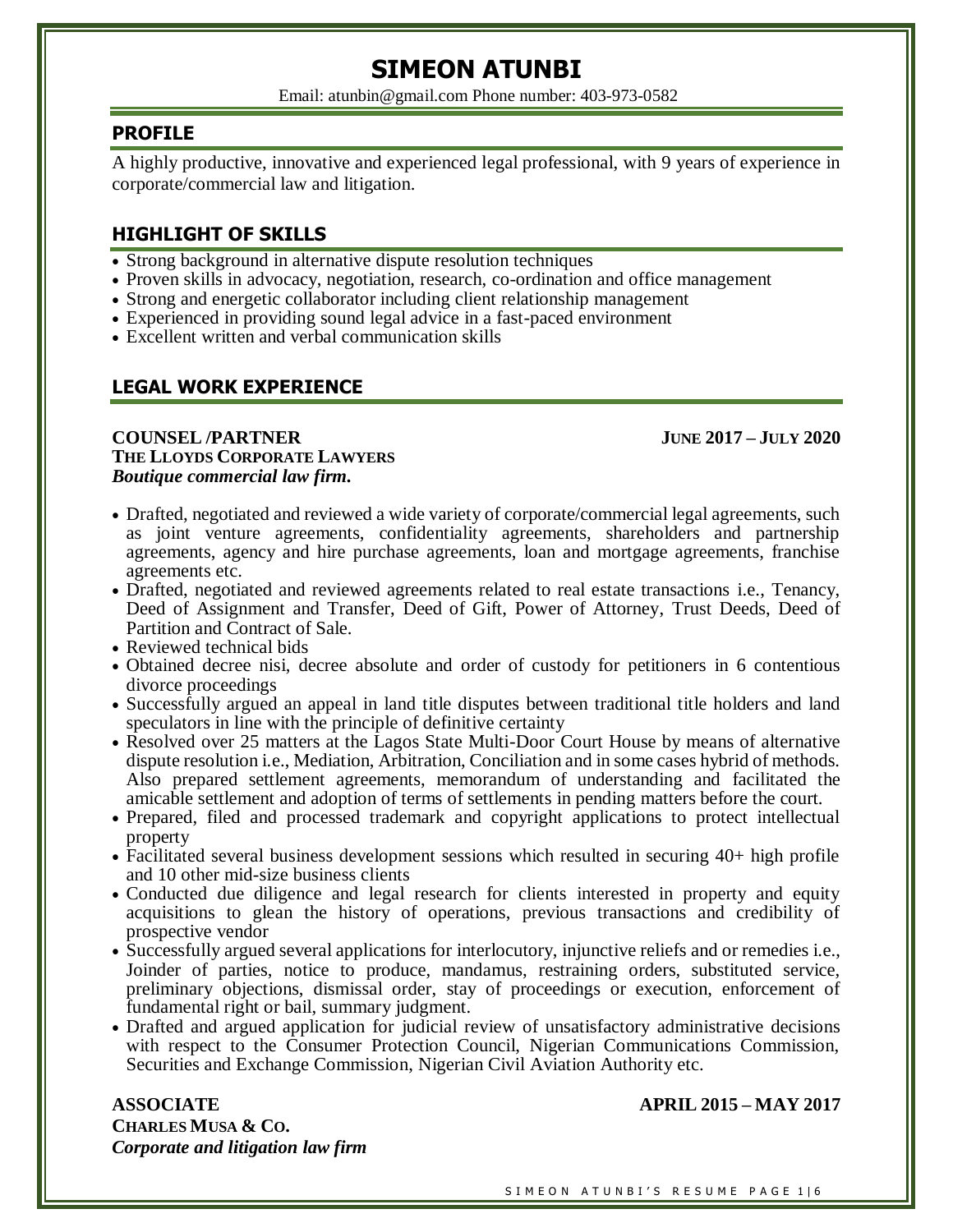- Formulated case theories, handled trials, drafted and filed final written addresses and argued defence in personal injury suits against corporate clients in the aviation, property and transportation industries
- Provided resources, legal authorities and precedents towards the favourable resolution of over 50 criminal and civil cases involving a certain corporate client at the various courts of record i.e. State and Federal High Court, Court of Appeal and the Supreme Court.
- Processed and obtained expatriate quota for corporate clients and work permit for potential foreign employees.
- Supervised junior associates in the firm in the conduct of cases in court to compile a report to the firm's management, provide updates to client and offered recommendations on the next line of actions.
- Created and structured an E-filing system which benchmarked the data storage in the firm.
- Drew up board and management meeting agendas, recorded minutes of meetings for several corporate clients and circulated same in an efficient time.
- Conducted due diligence i.e., title searches at the land registries, corporate searches at the Corporate Affairs Commission and litigation file searches at the court registries and archives to identify contentious title and determine legal and proprietary interests as precursor to acquisition of assets for various corporate and individual clients.
- Performed legal advisory role to corporate clients in oil and gas, transportation and hospitality businesses.
- Petitioned the Federal High Court for sequestration orders and winding up of indebted corporations to liquidate the assets and apply to it obligations to clients.
- Acted as receiver for the liquidation of assets of insolvent corporations based on appointments by the Federal High Court.
- Represented clients before administrative tribunals, special courts i.e., National Industrial Court (employment related and labour matters), Investment and Securities Tribunal (capital market and securities matters), Small Claims Court (monetary claims below N10 million), rent tribunals (tenancy matters), Consumer Protection Council.
- Regulatory compliance functions for clients i.e., filing annual or periodic returns at the Corporate Affairs Commission, Securities and Exchange Commission, Federal Inland Revenue Services and Department of Petroleum Resources.
- Registration of products at the National Agency for Food and Drug Administration and Control and the Standard Organisation of Nigeria etc.
- Successfully argued 5 criminal appeals.

## **Accomplishments:**

- Recovered over N120 million (within a month) for an asset management partner by negotiating with the debtors to structure a repayment plan of overdue credits.
- Devised auditing system that retrieved over 200 litigation files from the Archives of the High Court for a thorough review of client's liabilities.
- Obtained judgment for the recovery of over N500 million for a wealth management scheme.
- Obtained judgment for the acquittal of an appellant in an appeal against a death sentence.

### **COUNSEL AND EDITORIAL ASSOCIATE JULY 2014- MARCH 2015 LAYI BABATUNDE, SAN. & CO.**  *Law reporting and corporate law*

- Proof-read judgments of the apex court for reporting fresh judgments which enabled the firm meet the demands of subscribers timeously, thereby sustaining its goodwill and revenue.
- Compiled law reports to be posted on the online portal of the firm for the timely accessibility of subscribers.
- Edited and reviewed manuscript of journals and publications, reviewed 40 journals and 25 books.
- Attended and recorded minutes of court proceedings to reflect in details the reasoning of the judge, the submission of counsel and attendance of parties.
- Received mails containing the decisions of the apex court, arranged, assigned and circulated to editors and secretaries, copies of the judgment for editing.
- Co-ordinated the flow of information externally with clients and internally with other departments.
- Drafted and circulated official memoranda amongst staff members of the editorial department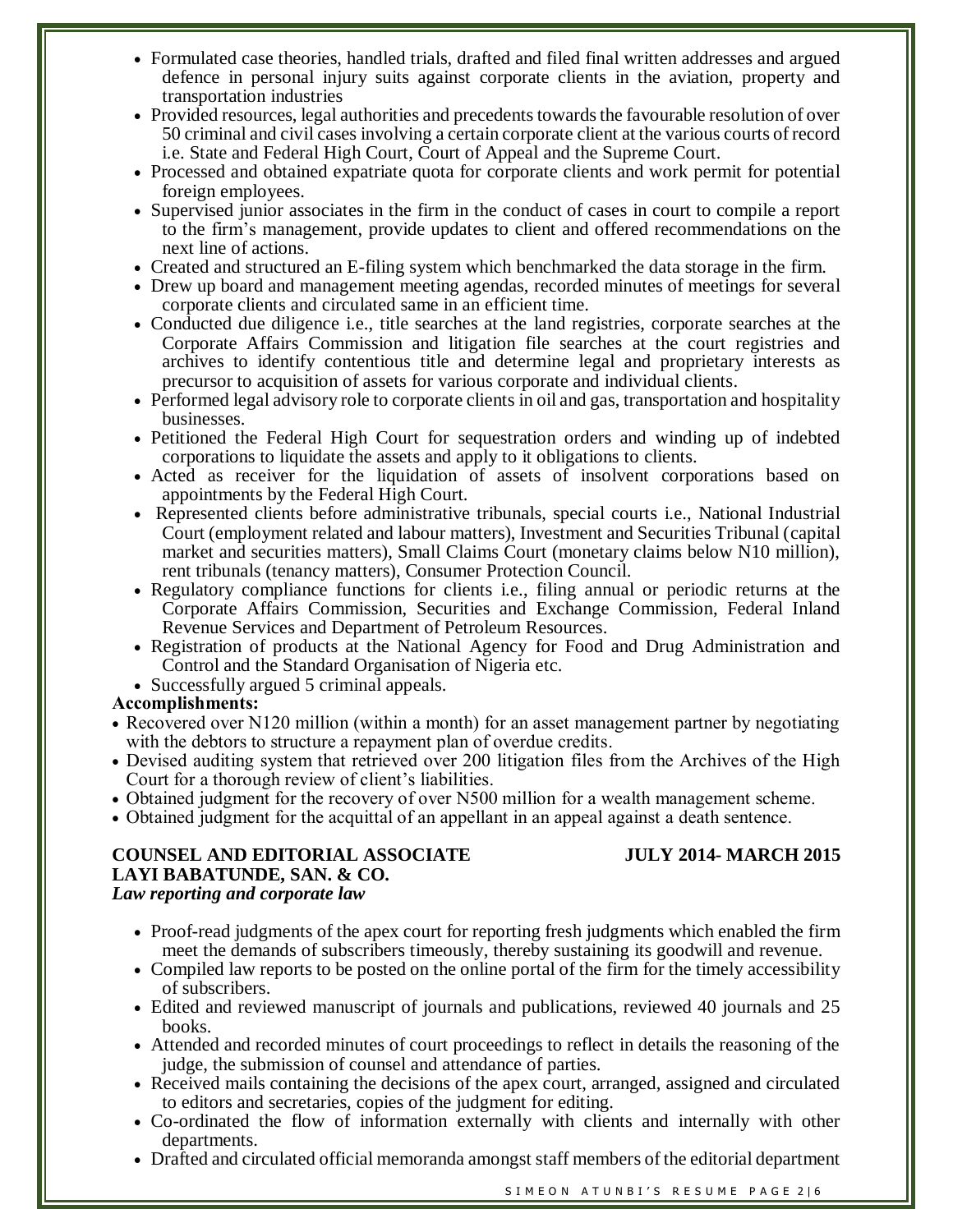and consultants.

- Conducted research on issues centred on the reform of the Petroleum Act and drafted correspondence to the National Assembly and the National Law Reform Commission part of which culminated in the recently enacted Petroleum Industry Act.
- Attended to estate planning matters including drafting of wills, advising client on the concept of living trust, perfection of probate and obtaining letters of administration.
- Prepared briefs of argument in appeals before the supreme court and the various divisions of the court of appeal.
- Took clients' instructions and drafted articles and memorandum of association for incorporation of companies.
- Drafted constitution for incorporating trustees of non-profit undertaken

# **2014**

## **MARANATHA CHAMBERS**

## *Real estate consultant, corporate and litigation law firm*

- Drafted and reviewed complex documents and tripartite agreements, including trust deeds, joint venture agreements, partnership proposals, non-disclosure agreements and other legal documents.
- Drafted court pleadings in civil commercial cases.
- Conducted in-depth legal research, drafted and argued defendants' written addresses in criminal trials.
- Advised management of corporate clients on diverse legal issues emerging from fleet services, customers' concerns, legal compliance to avoid monetary loss, challenge defamatory publications and other actions in tort
- Handled incorporation and post-incorporation matters of companies.
- Filed tax returns and handled compliance for corporate clients.
- Conducted legal due diligence including litigation audit, data room inspection and asset registry searches for clients considering an acquisition target.
- Perfected clients' title to newly acquired properties i.e., obtaining governor's consent, stamping and registration at the land registry.
- Performed company secretarial duties, which also includes advisory functions on corporate governance and human resources.
- Drafted notices of appeal, compiled volumes of the record of appeal and argued appeals at the Court of Appeal and the Supreme Court.

## **ASSOCIATE**

# **M.A. TOYIN KESHINRO & ASSOCIATES JANUARY 2012-DECEMBER**

## **2012**

## *Criminal and Civil litigation law firm*

- Conducted client interviews, drafted court processes, prepared clients for trial and conducted trials in both civil and criminal matters
- Conducted research on marine, energy and intellectual property laws to advise clients and support arguments in contentious matters and applications before the Federal High Court
- Drafted correspondence and memorandum to clients and adverse counsel with respect to settlement, court updates and notes of fees
- Court appearances at the Supreme Court, Courts of Appeal and the Federal High Court
- Coordinated and obtained proof of evidence from prosecution preparatory to trials in criminal matters
- Represented clients at various arbitration panels, pre-trial proceedings and mediation sessions
- Attended corporate meetings to take minutes and render legal advice.

# SIMEON ATUNBI'S RESUME PAGE 3|6

# **COUNSEL JANUARY 2013 – JUNE**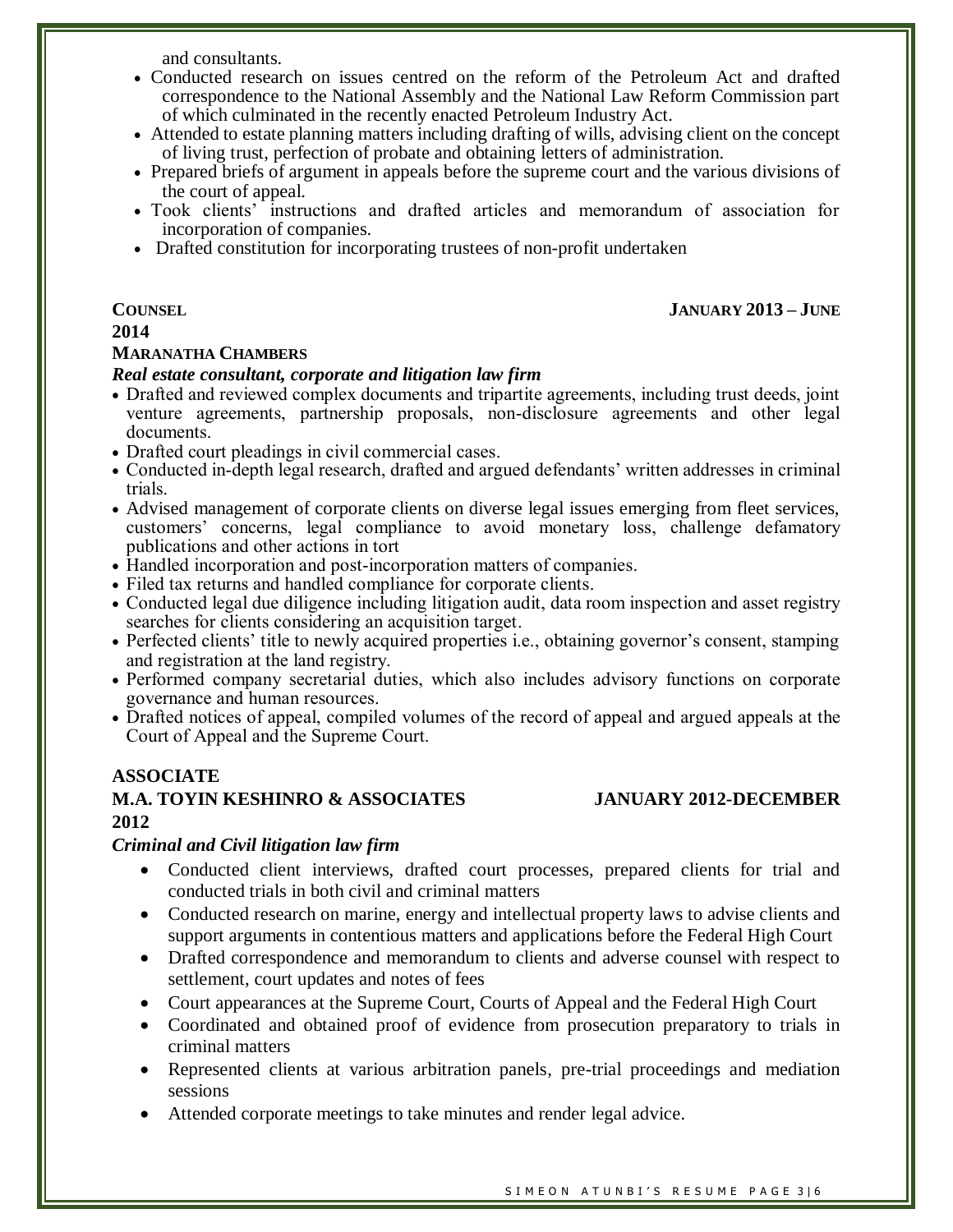# **OTHER WORK EXPERIENCE**

## **TD Insurance, Saint John, NB Canada**

- Advised customers on various insurance needs.
- Daily reports on feedbacks from customers in respect of product satisfaction
- Provided customers with information about available loyalty packages and discounts
- Assisted customers to reserve available products and sharing knowledge on different insurance products, endorsements and coverages
- Branding the company and responding to customer's queries.
- Solved billing issues by looking into the accounts and sometimes escalating to the account department
- communication of sensitive information i.e., changes in premium, advise on personal liability, umbrella coverages and policy products

# **CUSTOMER SERVICE OCTOBER 2020 - DECEMBER 2020 CONCENTRIX, CALGARY, ALBERTA, CANADA**

- Responding to customer's queries and needs by advising on suitable products
- Writing reports on feedbacks from customers in respect of product satisfaction
- Giving customers information about available loyalty packages
- Assisting customers to reserve available products and sharing knowledge on different products

## **EDUCATION**

| NATIONAL COMMITTEE OF ACCREDITATION.                                                                       | 2021 |
|------------------------------------------------------------------------------------------------------------|------|
| Completed 5 core exams to obtain qualifying certificate.                                                   |      |
| <b>MASTER OF LAW.</b>                                                                                      | 2014 |
| UNIVERSITY OF ILORIN, NIGERIA.                                                                             |      |
| (Equivalent to a Master of law in Canada as assessed by International Qualification Assessment<br>Service) |      |
| <b>BARRISTER AND SOLICITOR OF THE SUPREME COURT OF NIGERIA.</b>                                            | 2012 |
| <b>BACHELOR OF LAWS.</b>                                                                                   | 2010 |
| UNIVERSITY OF ILORIN, NIGERIA.                                                                             |      |
| (Equivalent to a first professional degree as assessed by National Committee on Accreditation)             |      |

# **Insurance Advisor MARCH 2021- PRESENT**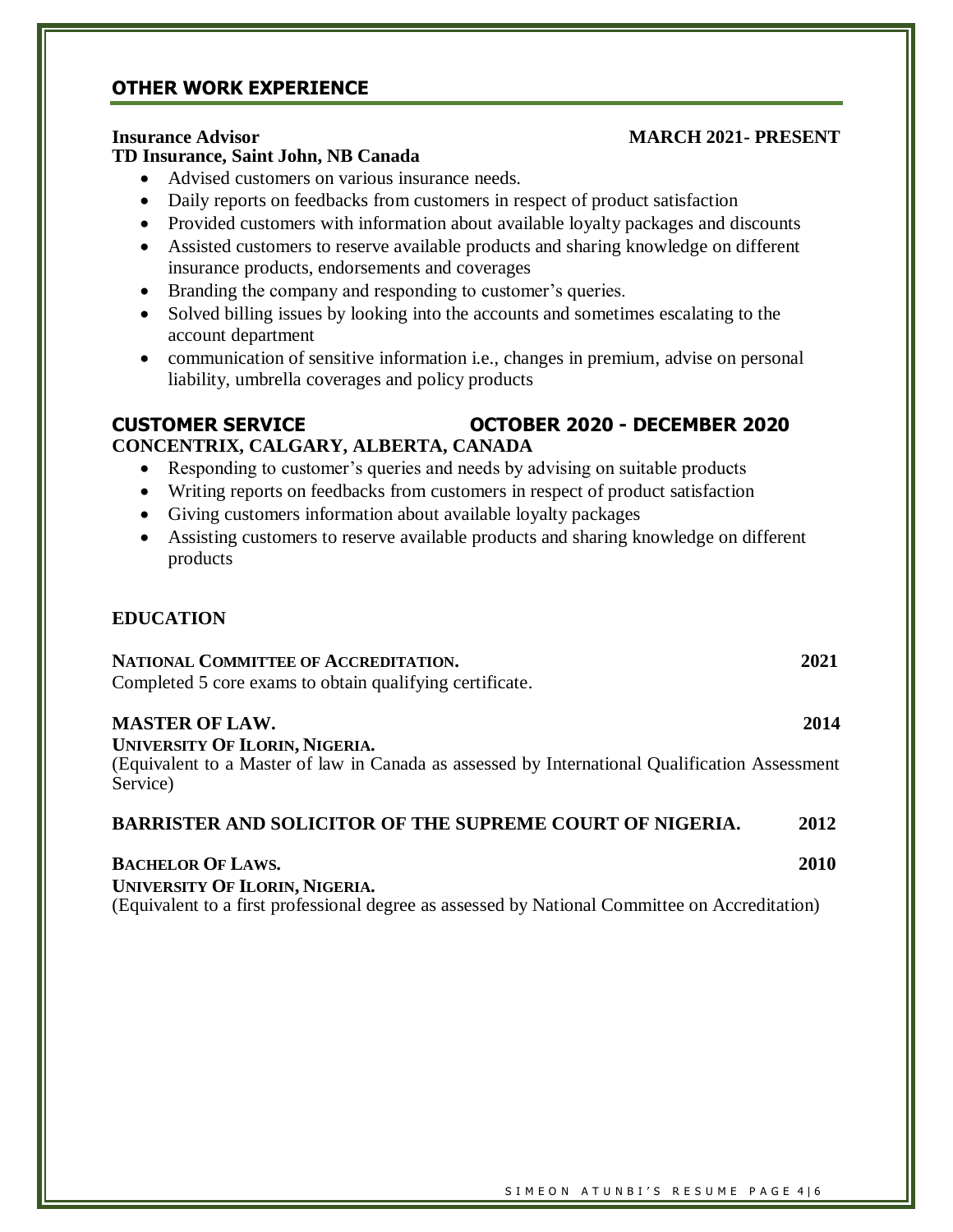